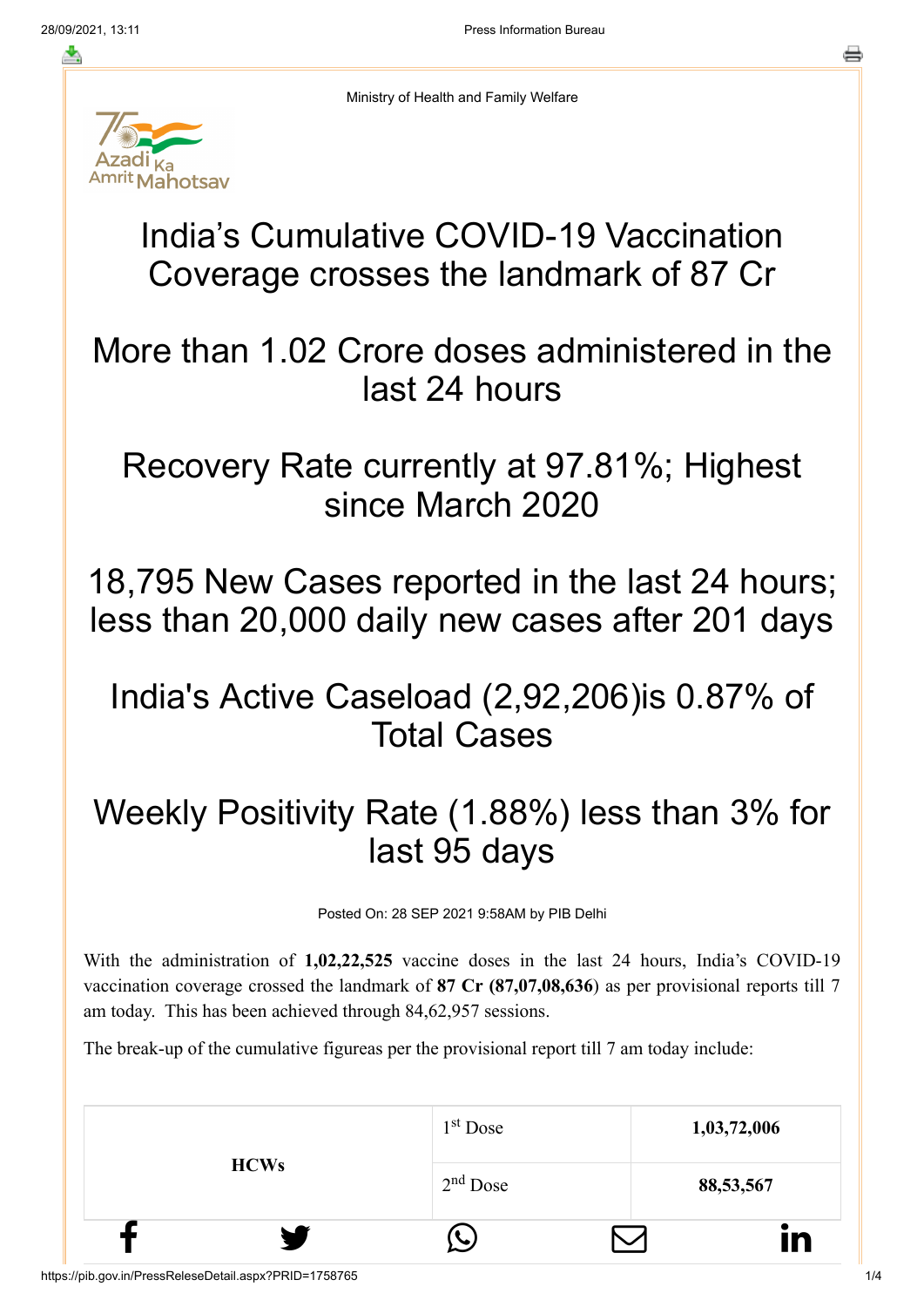|                       | $1st$ Dose   | 1,83,50,151    |
|-----------------------|--------------|----------------|
| <b>FLWs</b>           | $2nd$ Dose   | 1,48,83,125    |
|                       | $1st$ Dose   | 35,28,56,642   |
| Age Group 18-44 years | $2nd$ Dose   | 7,71,77,130    |
|                       | $1st$ Dose   | 15,76,57,008   |
| Age Group 45-59 years | $2nd$ Dose   | 7,49,24,270    |
|                       | $1st$ Dose   | 10,03,78,855   |
| Over 60 years         | $2nd$ Dose   | 5, 52, 55, 882 |
| <b>Total</b>          | 87,07,08,636 |                |

The recovery of **26,030** patients in the last 24 hours has increased the cumulative tally of recovered patients (since the beginning of the pandemic) to **3,29,58,002.**

Consequently, India's recovery rate stands at **97.81%**. Recovery Rate is currently at its highest peak since March 2020.



Sustained and collaborative efforts by the Centre and the States/UTs continue the trend of less than 50,000 Daily New Cases that is being reported for 93 consecutive days now.

[India reports dail](http://www.facebook.com/share.php?u=https://pib.gov.in/PressReleasePage.aspx?PRID=1758765)[y new cases less than](https://twitter.com/intent/tweet?url=https://pib.gov.in/PressReleasePage.aspx?PRID=1758765&text=India%E2%80%99s%20Cumulative%20COVID-19%20Vaccination%20Coverage%20crosses%20the%20landmark%20of%2087%20Cr) [20,000 after 201 days.](https://api.whatsapp.com/send?text=https://pib.gov.in/PressReleasePage.aspx?PRID=1758765) **[18,795 new cases](https://mail.google.com/mail/?view=cm&fs=1&tf=1&to=&su=India%E2%80%99s%20Cumulative%20COVID-19%20Vaccination%20Coverage%20crosses%20the%20landmark%20of%2087%20Cr&body=https://pib.gov.in/PressReleasePage.aspx?PRID=1758765&ui=2&tf=1&pli=1)** we[re reported in the](https://www.linkedin.com/shareArticle?mini=true&url=https://pib.gov.in/PressReleasePage.aspx?PRID=1758765&title=India%E2%80%99s%20Cumulative%20COVID-19%20Vaccination%20Coverage%20crosses%20the%20landmark%20of%2087%20Cr&summary=My%20favorite%20developer%20program&source=LinkedIn) last  $2+$  hours.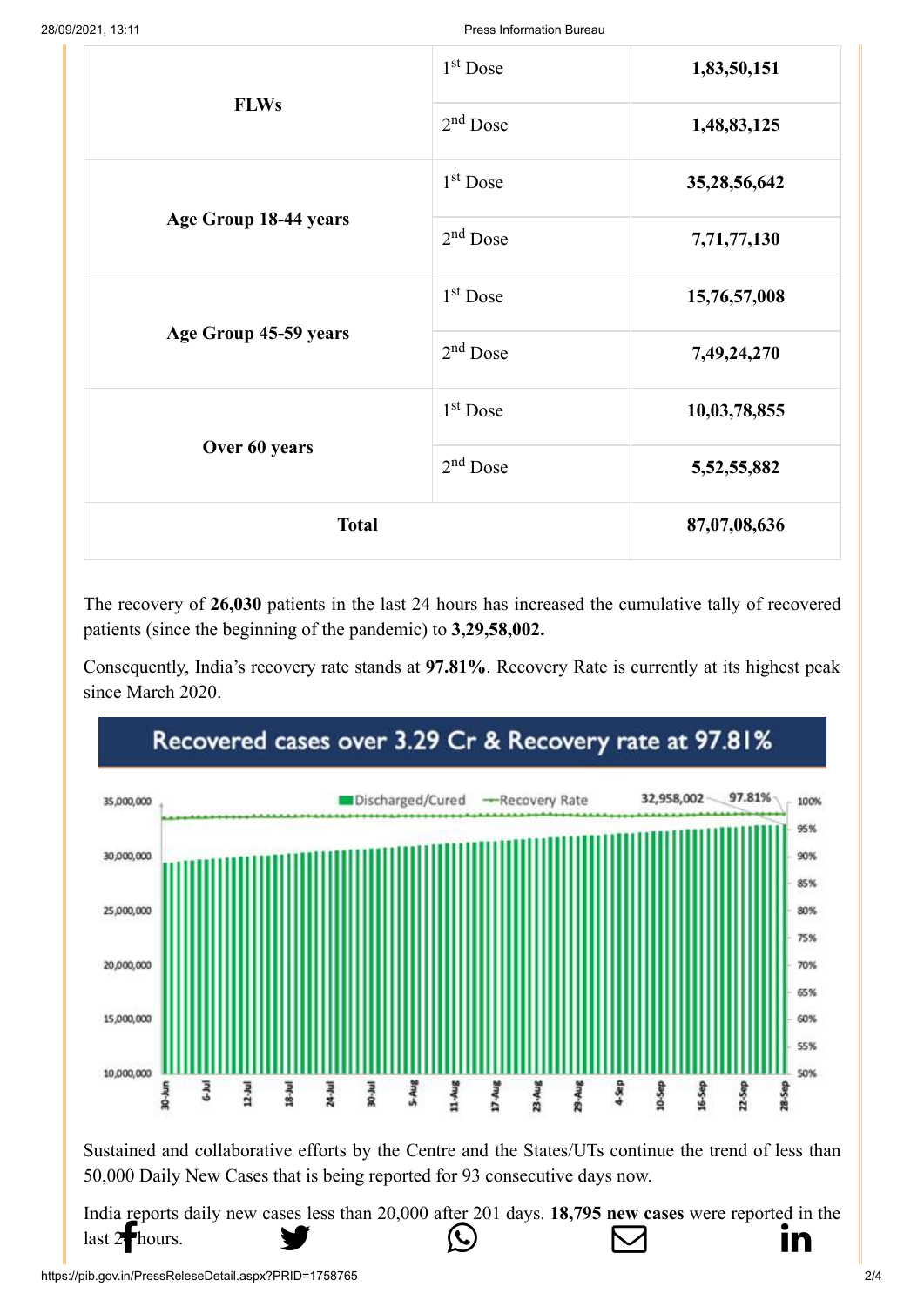28/09/2021, 13:11 Press Information Bureau



The Active Caseload is presently **2,92,206,** which is the **lowest in 192 days.**Active cases presently constitute **0.87%** of the country's total Positive Cases.



The testing capacity across the country continues to be expanded. The last 24 hours saw a total of

13,21,780 tests being conducted. India has so far conducted over **56.57 Cr (56,57,30,031**) cumulative tests.

While testing capacity has been enhanced across the country, **Weekly Positivity Rate at 1.88% remains less than 3% for the last 95 days now.** The **Daily Positivity rate reported to be 1.42%.** The daily Positivity rate has remained below 3% for last 29 days and below 5% for 112 consecutive days now.

 $f$  y  $\circledcirc$   $\quad \circledcirc$  in